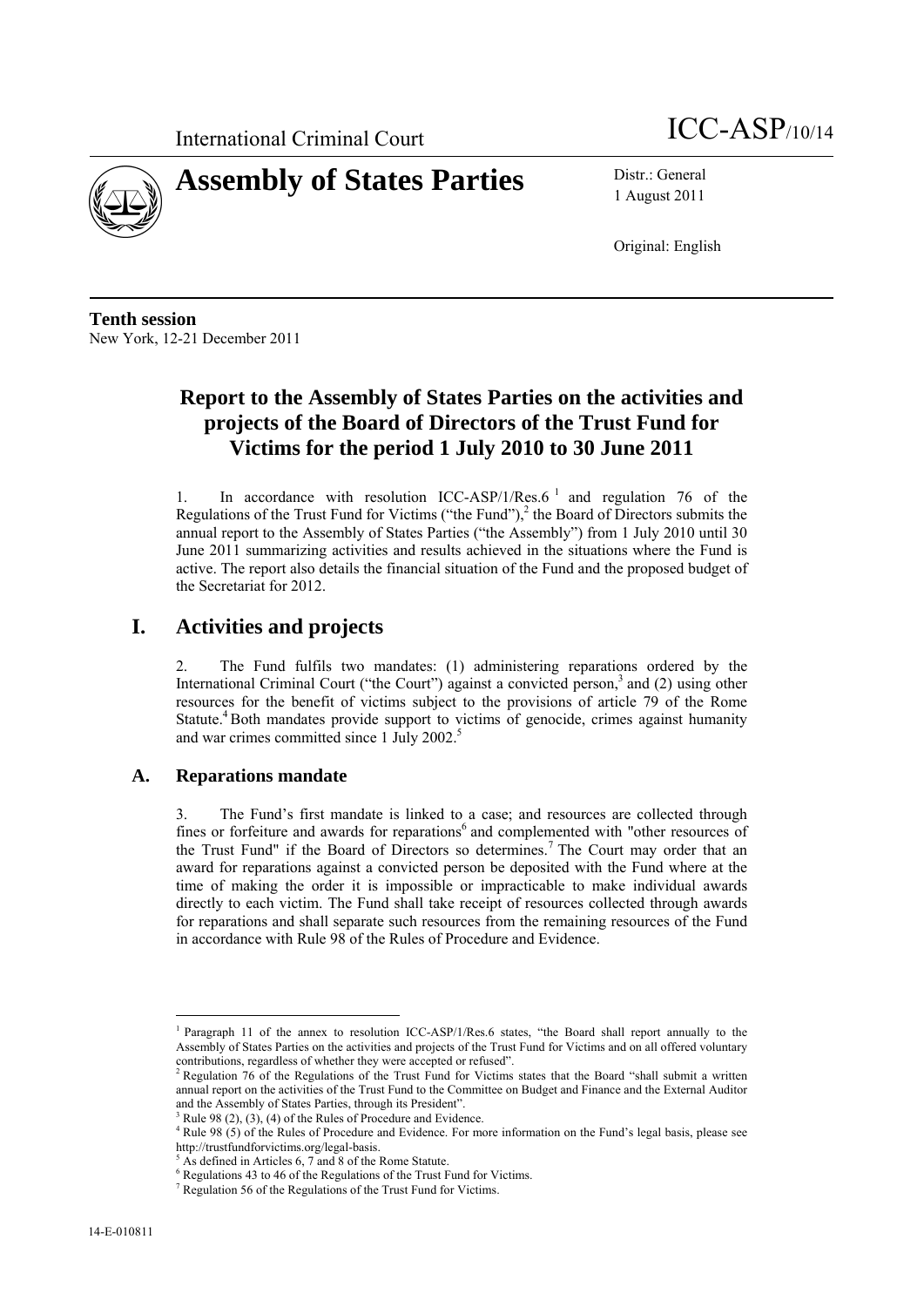4. This mandate will be activated once there is a conviction before the Court. Within next year, the Fund may expect the first reparations orders as hearings in three cases are currently underway before the Court. Therefore, the Fund has ensured a learning environment by documenting programme and operational lessons learned from the rehabilitation mandate in preparation for Court-ordered reparations.

5. During this reporting period, the Fund has also consulted with technical experts, civil society, implementing partners in the Democratic Republic of the Congo (DRC), Chambers and other victims-related sections within the Court to prepare for operationalizing this mandate. The Fund has attended conferences and seminars in preparations for implementing reparations; and staff has provided technical support to other ad hoc tribunals and United Nations agencies on the methodologies for implementing rehabilitation assistance and reparations.

### **B. General Assistance Mandate**

6. The Fund's Performance Monitoring Plan (PMP) provides the programme framework for implementing the general assistance mandate. A participatory programme planning process provides the basis for designing rehabilitation activities so that local partners and victim survivors are involved in designing local interventions. The PMP also links to the Rome Statute, key Court instruments, Regulations of the Fund, international human rights and humanitarian law, appropriate United Nations Resolutions, donor frameworks, and other applicable treaties, principles and transitional justice initiatives.

7. The Fund continued its practice of working with local grassroots organisations, victims' survivor groups, women's associations, faith-based organisations, village savings and loans associations, and international non-governmental organisations for administering the general assistance mandate.

8. The Fund's grant-making process emphasises: *participation* by victim survivors in programme planning, *sustainability* of community initiatives, *transparent* and *targeted*  granting according to the Court's Financial Rules and Regulations, *and accessibility* for applicants that have traditionally lacked access to funding, addressing the *special vulnerability of girls and women*, *strengthening capacity* of local grantees and *coordinating* efforts to ensure that the selection and management of grants is strategic and coherent. Prior to issuing grants, field assessments are carried out to ensure projects directly address the harm caused by the conflict and target the most vulnerable victim survivors according to the Court's jurisdiction.

9. Between 1 July 2010 and 30 June 2011, the Fund continued to support tens of thousands of victims of crimes under the jurisdiction of the International Criminal Court through physical and psychological rehabilitation and material support<sup>8</sup> at both the individual and community levels.<sup>9</sup> These are legally defined categories that in practice can mean many things:

(a) *Physical Rehabilitation* which includes reconstructive surgery, general surgery, bullet and bomb fragment removal, prosthetic and orthopaedic devices, referrals to services like fistula repair and HIV and AIDS screening, treatment, care and support;

(b) *Psychological Rehabilitation* which includes both, individual and groupbased trauma counselling; music, dance and drama groups to promote social cohesion and healing; community sensitization workshops and radio broadcasts on victims' rights, information sessions and large-scale community meetings. Community awareness responses may include broad-based community education on sexual and gender-based violence and the links between peace, justice, reconciliation and rehabilitation; and

 $\overline{\phantom{a}}$ 

<sup>&</sup>lt;sup>8</sup> The majority of these new beneficiaries are reached by the Fund's peace-building projects, e.g. children who participate in conflict resolution workshops; community leaders, who receive information about the rights of

survivors of sexual and/or gender-based violence.<br><sup>9</sup> "Victims" as defined in Rule 85, Rules of Procedure and Evidence.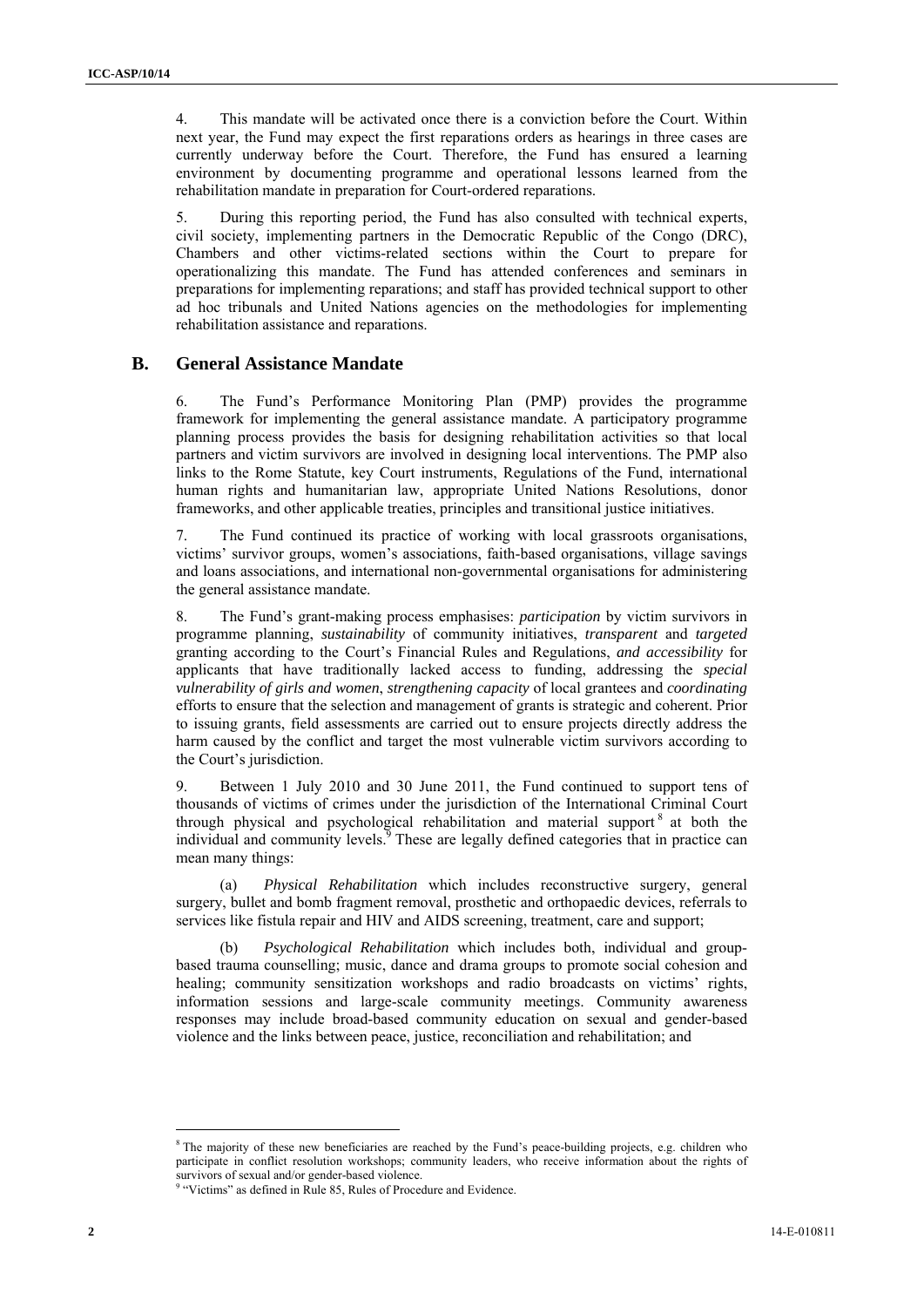(c) *Material Support* initiatives may include livelihood activities, vocational training, or access to referral programmes that offer income generation and training opportunities to focus on longer-term economic empowerment. Material support may also include education grants for victim survivors and their children.

10. Through cost-extensions of its 28 active projects<sup>10</sup> (12 projects in the DRC and 16 projects in northern Uganda), the Fund increased its total overall beneficiary base by about 21,000 people during this reporting period, mostly at the community level. In total, approximately 81,500 beneficiaries are currently or have been reached by the Fund's assistance projects in the DRC and northern Uganda since the beginning of 2011, compared to an estimated 70,200 by the end of 2010.

11. The Fund released its fourth and fifth programme progress reports for fall 2010 and summer 2011 on 28 of 34 approved projects in northern Uganda (covering the Lango, Teso, and Acholi sub-regions and Adjumani District) and the DRC (covering the provinces of North and South Kivu and the District of Ituri in Orientale Province).

12. During this reporting period, several monitoring visits were conducted by Fund staff to oversee programme development, strengthen local capacities, and support project monitoring, evaluation and reporting. All projects were subject to an administrative and technical review as part of this process. In February and May 2011, Fund staff conducted workshops with all implementing partners in northern Uganda and the DRC, focusing on monitoring and evaluating project management, effectiveness and impact. The Fund has identified four areas for measuring impact: justice and reconciliation, health and wellbeing, social support and integration and material security, ensuring that results also detail the gender dimensions related to conflict. The findings of the Fund's research will be publicized before the end of 2011.

13. Since the Fund's last programme report in fall 2010, some changes have taken place in terms of project partners after an extensive project review process. Project 004 in the DRC is currently suspended due to concerns over programme quality and mismanagement pending the outcome of a final review. In northern Uganda, the Fund's suite of projects<sup>11</sup> managed by one international partner and implemented by several Ugandan organisations was reviewed and an open process was managed by the international partner to identify new grassroots organisations to complete the project cycle. These partners include KSWBO, NUCBACD, ACORD, FOKAPAWA and GWED-G who are now all working to provide integrated physical, psychological and material assistance to an estimated 6,300 victims throughout northern Uganda.

14. The Fund continued its approach of mainstreaming a gender-based perspective throughout all of its programming. The TFV considers women's and girls' empowerment a key step toward ending impunity for perpetrators, establishing durable peace and reconciliation in conflict settings and successfully implementing *United Nations Security Council Resolutions 1325, 1820, 1888 and 1889*. Both targeting victims of sexual and gender-based violence (SGBV), and mainstreaming a gender-based perspective for increasing access and targeting services, are key steps in achieving the Fund's mission of addressing the harm resulting from crimes under the jurisdiction of the Court. The Fund has provided training and capacity strengthening of local partners towards this effort.

15. The majority of beneficiaries/victims receive a combination of integrated physical and psychological rehabilitation and/or material support. Some recent successes include:

 $\overline{\phantom{a}}$ 

<sup>&</sup>lt;sup>10</sup> The TFV has a total of 34 approved projects for both the DRC and northern Uganda, however some projects have come to completion or awaiting the identification of new partners and others have transitioned to other donor initiatives.

<sup>&</sup>lt;sup>11</sup> "Harnessing Opportunities to Protect and End Violence" (HOPE) Project (003, 005, 006, 016, 020, 025, 035).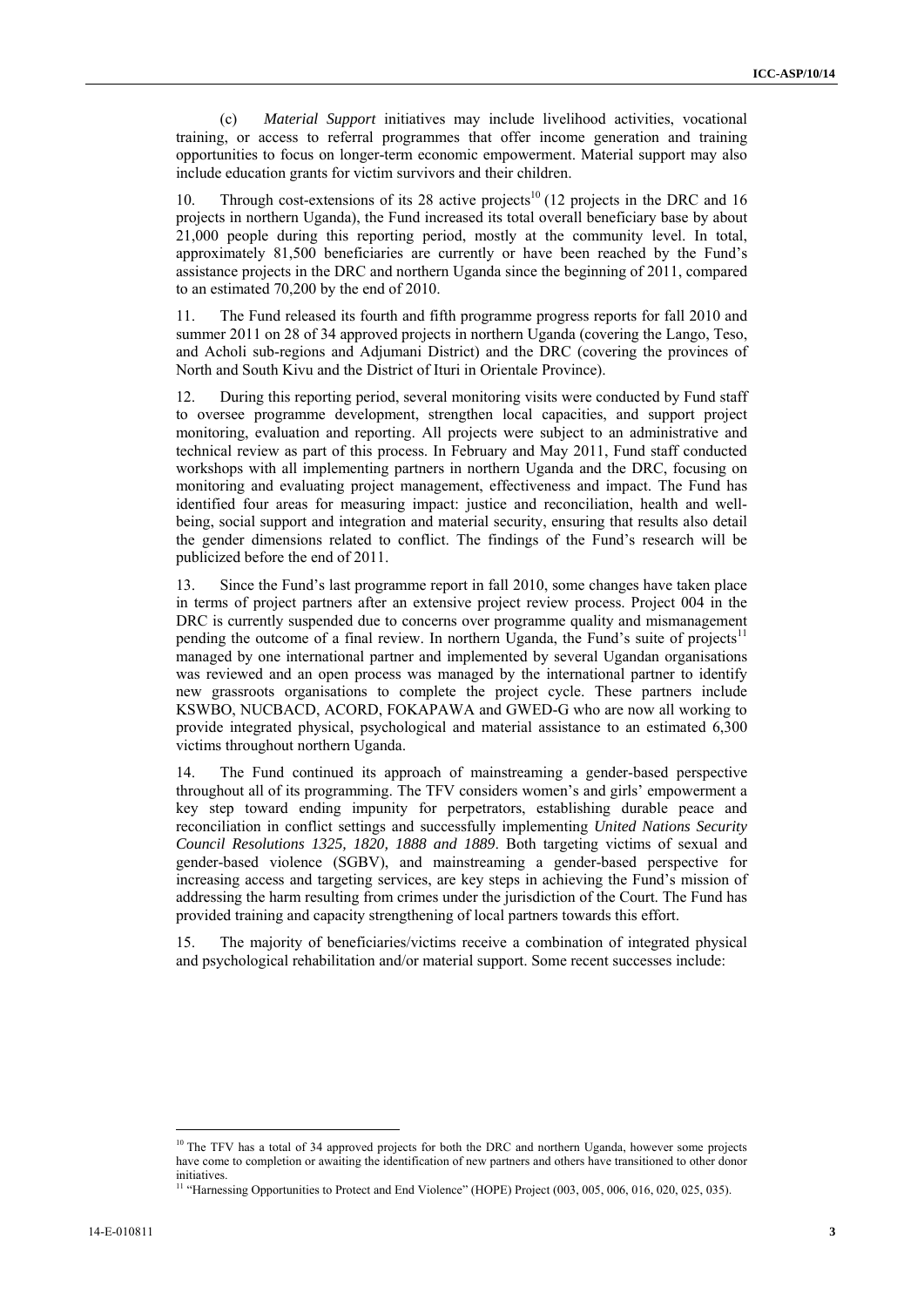#### **1. Physical rehabilitation**

16. Physical rehabilitation is a key aspect of the Fund's project portfolio in northern Uganda. Of the Fund's 18 approved projects, five pertain to victims' medical rehabilitation through identification, patient mobilization, general surgery, reconstructive plastic surgery, prosthetic and orthotic devises physiotherapy and counselling. An estimated 1,200 victims of torture, mutilation, disfigurement, amputation, burns and other crimes against civilians will have been assisted through the combined efforts of these projects by the end of this year in northern Uganda (from Nov. 2007 to Dec. 2011).

17. During this reporting period, the project screened 170 patients and operated on 137 patients. The Fund employs a collaborative partnership of specialist organisations each contributing their talents to provide a holistic rehabilitation package to victims in partnership with Stitching Interplast Holland (performing reconstructive plastic surgery) and AVSI Foundation (managing patient mobilisation and post-operative care) at St. Joseph's hospital in Kitgum District. Throughout this process, AVSI provides counselling support services and physiotherapy to victim patients before, during, and after their hospitalization.

#### **2. Psychological rehabilitation**

18. The Fund supports affected communities victims through several peace-building projects that integrate support for psychological rehabilitation. In total, approximately 61,300 victim survivors have been reached during this reporting period, primarily through three projects: 019/Missionnaires D'Afrique and 027/RHA in the DRC, and 040/COOPI in northern Uganda. RHA, for instance, has been working with 20 communities throughout Ituri district to work with community groups around conflict resolution and peace-building. In addition, they have provided material assistance through the distribution of reintegration kits to a selection of the most vulnerable beneficiaries, as well as psychological counselling.

19. During this reporting period, the Fund supported a medical doctor to conduct a medical needs assessment of the victims participating in the peace-building projects. The assessment identified 390 victims in need of medical attention for injuries sustained during the war in Ituri, including machete injuries, bullet injuries, and mine injuries. It was documented that most of these victims would not have been identified if it wasn't for the peace-building initiative that allowed these most vulnerable to come forward and identify the harm suffered. The assessment also reviewed available medical facilities in the areas for referral services and the Fund is currently in discussions with an international partner to identify the best means available to provide these victims with the appropriate form of rehabilitation.

#### **3. Material support**

20. All of the Fund's SGBV programming integrates some form of economic empowerment for victim survivors. In the DRC, Catholic Relief Services is strengthening the capacity of four local grassroots organisations to provide material support and psychological rehabilitation to an estimated 1,500 women and girls affected by SGBV under the jurisdiction of the Court. The project is also targeting an estimated 725 community leaders in 75 communities across all three territories in the east through trainings and other workshops that sensitize leaders to the extent and consequences of SGBV and the rights of survivors.

21. During this reporting period, beneficiaries/victims began receiving material support through start-up grants valued at US \$60 per person (cash or in-kind), training in financial planning, and membership in *Savings and Internal Lending Communities* (SILCs), which are community-based savings and loan programmes similar to the Fund's *Village Savings and Loan Associations* (VSLAs) in northern Uganda. In response to demands from the projects' beneficiaries/victims, CRS trained 500 women in its SILC methodology and 500 women in its "*Activities Génératrices Des Revenus"* (Income Generating Activities) training to ensure local sustainability and the improvement of livelihoods for victim survivors of sexual and gender-based violence.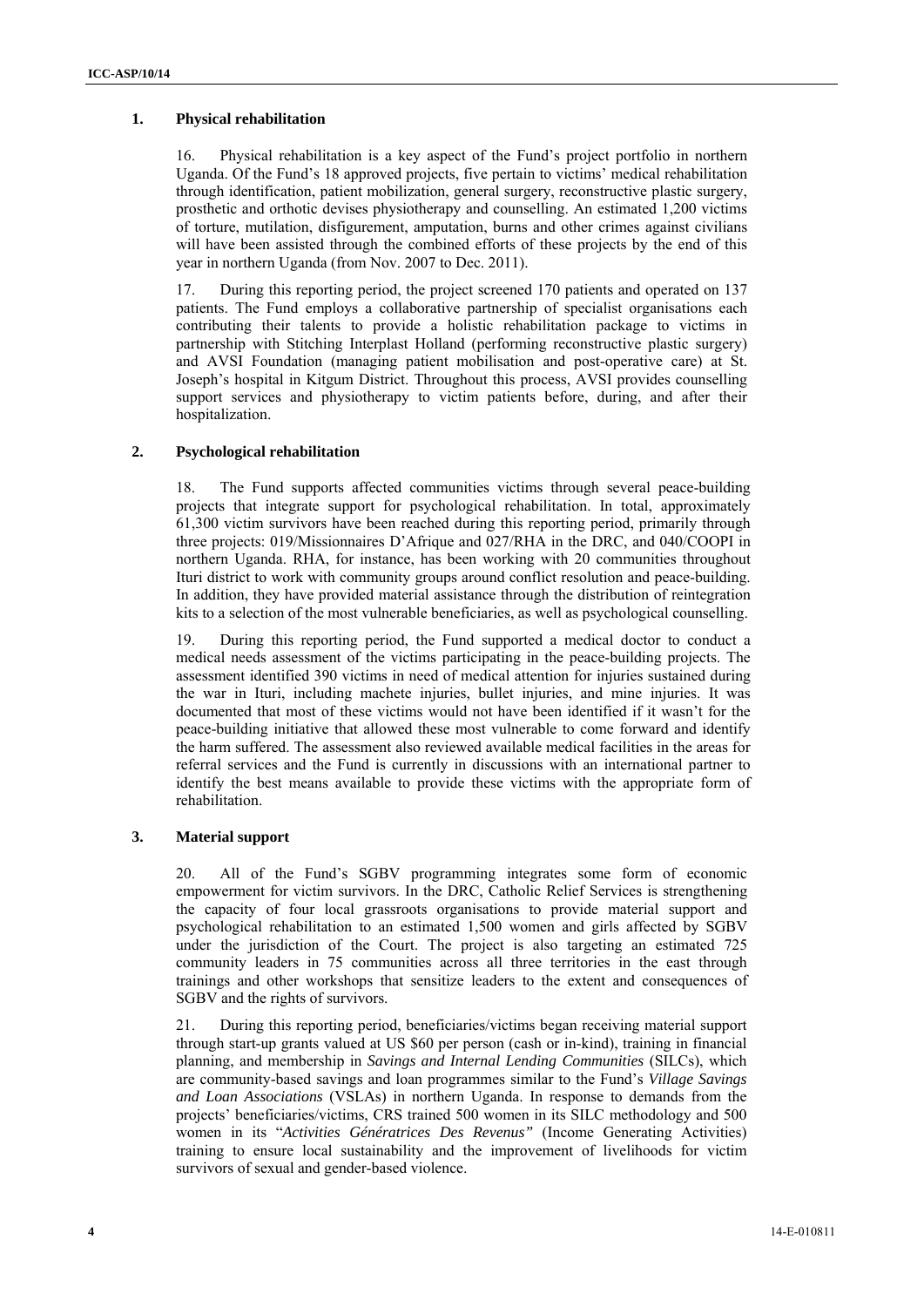22. The following table shows the number of direct beneficiaries/victims reached by the Fund during the reporting period for non-earmarked contributions:

|                                                  | $2010**$  |                          | $2011**$     |           |        |              |
|--------------------------------------------------|-----------|--------------------------|--------------|-----------|--------|--------------|
|                                                  | N. Uganda | DRC                      | <b>Total</b> | N. Uganda | DRC    | <b>Total</b> |
| SGBV <sup>1</sup>                                | 2,368     | 2,895                    | 5,263        | 2,611     | 2,781  | 5,392        |
| Widows & Widowers <sup>iI</sup>                  | --        | $- -$                    | $\bf{0}$     | 1,589     | $- -$  | 1,589        |
| Child Soldiers                                   | 1,025     | 550                      | 1,575        | 1,057     | 550    | 1,607        |
| Orphans & Vulnerable Children <sup>111</sup>     | 793       | 2,912                    | 3,705        | 698       | 2,817  | 3,515        |
| Physical & Mental Trauma <sup>1V</sup>           | 3,117     | $\overline{\phantom{m}}$ | 3,117        | 3,408     | 950    | 4,358        |
| Family & Other Victims <sup><math>v</math></sup> | 4,351     | 1,017                    | 5,368        | 3,118     | 589    | 3,707        |
| Community Peace-builders <sup>vi</sup>           | 17,732    | 33,394                   | 51,126       | 26,144    | 35,204 | 61,348       |
| <b>Total</b>                                     | 29,386    | 40,768                   | 70.154       | 38,625    | 42,891 | 82,756       |

|  | Table 1: Victims under the jurisdiction of the Court benefitting from TFV general assistance |  |  |
|--|----------------------------------------------------------------------------------------------|--|--|
|--|----------------------------------------------------------------------------------------------|--|--|

\* Please note that Table I is for both common basket and earmarked/SGBV projects. The two tables can therefore not be added cumulatively. \*\* Please note that the majority of victims benefitting from TFV assistance in 2011 were also benefitting in 2010. These years cannot therefore be

added cumulatively.<br><sup>i</sup> Includes both male and female victims of SGBV, and child mothers.

<sup>ii</sup> The TFV only started counting widows and widowers as a separate category in 2011. In the DRC, all widows and widowers fall under the primary

category of SGBV.<br>iii Children and youth made vulnerable by war that fall under the jurisdiction of the ICC-CPI, including children born out of SGBV.

iv Victims of torture and wounded civilians. This category used to include only victims of physical trauma who were receiving physical rehabilitation, but now also includes victims of mental trauma receiving counselling.<br>Viole that this category decreased from 2010 to 2011 due to a reclassification of the TFV victim beneficiaries

<sup>vi</sup> Traditional leaders and other community members reached through the TFV's reconciliation activities.

23. In 2008, the Fund issued a global appeal to obtain earmarked funding to support victim survivors of sexual and gender-based violence. To date, this appeal has raised  $\epsilon$ 1.74 million from the Governments of Andorra, Denmark, Finland, Germany and Norway. With its third pledge of €253,500 provided in April 2011, the Kingdom of Norway became the Fund's largest supporter of SGBV initiatives, with €698,400 of support since 2008.

24. The Fund's support has made a significant difference for victim survivors of SGBV through providing integrated economic security, fostering reconciliation (at the personal, family and community levels) and access to physical and psychological rehabilitation. The Fund assisted over 5,000 victims of sexual crimes in the DRC and northern Uganda since 2008. These victim survivors include almost 200 girls abducted and/or conscripted and sexually enslaved by armed groups in north-eastern DRC; and 780 children of women victimized by campaigns of mass rape and displaced from their communities in the Kivus. The Fund has also reached almost 20,000 community grassroots leaders and peace builders in both the DRC and northern Uganda through sensitisation and information campaigns designed to promote healing and reconciliation.

25. The following table shows the number of direct beneficiaries/victims reached by the Fund during the reporting period for earmarked contributions supporting beneficiaries/victims of SGBV:

|                                        | $2010**$       |       | $2011**$     |                          |       |               |
|----------------------------------------|----------------|-------|--------------|--------------------------|-------|---------------|
|                                        | N. Uganda      | DRC   | <b>Total</b> | N. Uganda                | DRC   | <b>T</b> otal |
| SGBV <sup>i</sup>                      | 1,670          | 2,158 | 3,828        | 1,999                    | 2,188 | 4,187         |
| Child Mothers <sup>11</sup>            | $\overline{a}$ | 187   | 187          | $\overline{\phantom{m}}$ | 43    | 43            |
| Children of SGBViii                    | $- -$          | 907   | 907          | $- -$                    | 850   | 850           |
| Community Peace-builders <sup>1V</sup> | 17,732         | 725   | 18.457       | 26,144                   | 725   | 26,869        |
| <b>Total</b>                           | 19.402         | 3,977 | 23,379       | 28,143                   | 3,806 | 31,949        |

#### **Table 2: Earmarked SGBV projects: estimated direct beneficiaries/victims***\**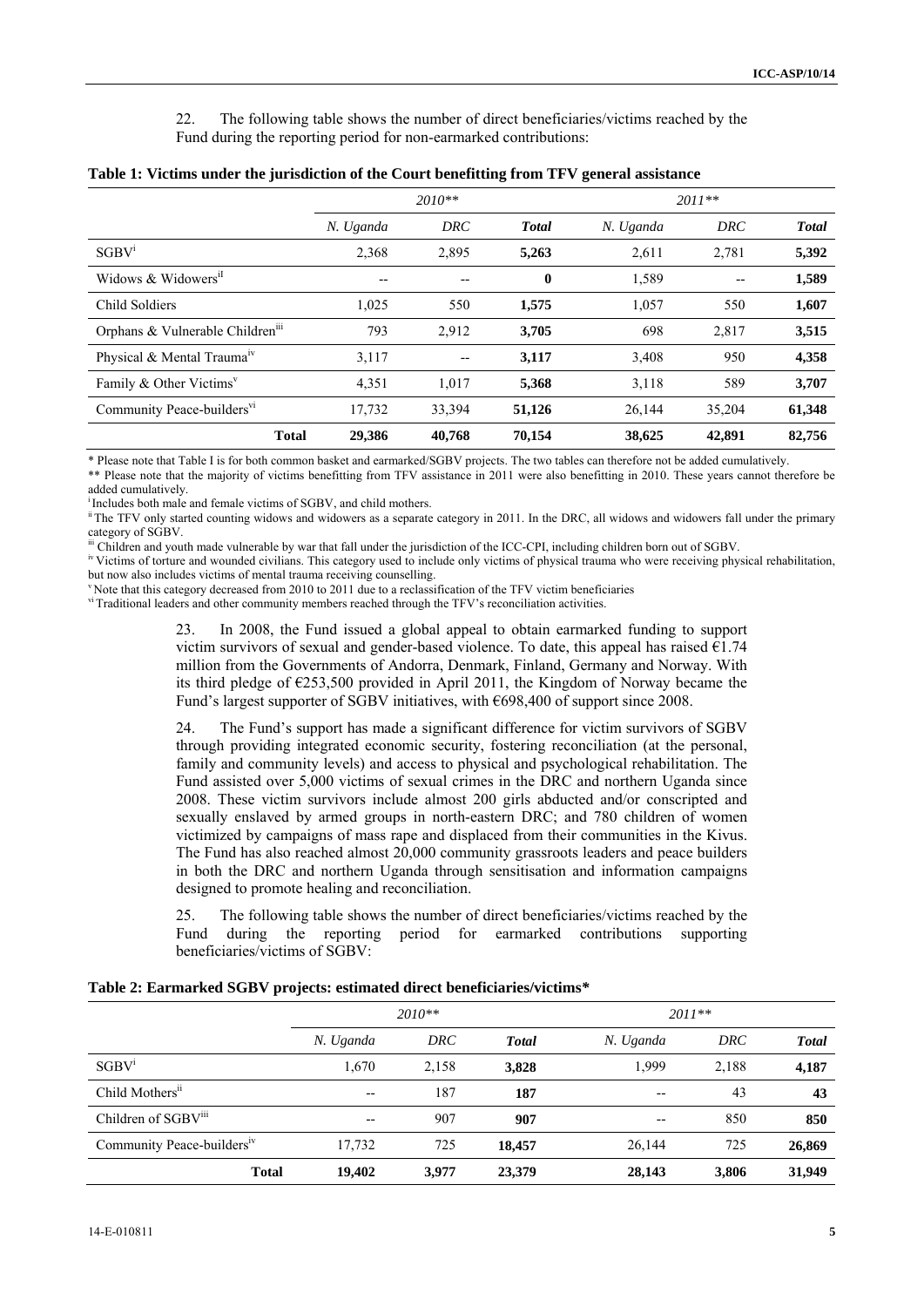\* Please note that this table includes only victims of SGBV who are benefitting from the TFV's *earmarked* funding. Several of the TFV's common basket projects are also assisting victims of SGBV. Please also note that Table I is for both common basket and earmarked/SGBV projects. The two tables can therefore not be added cumulatively.

\*\* Please note that the majority of victims benefitting from TFV assistance in 2011 were also benefitting in 2010. These years cannot therefore be added cumulatively.

Includes both male and female victims of SGBV

Includes both material or conscripted (forcibly or otherwise) into armed groups who gave birth as a result of SGBV iii Children born from SGBV.

<sup>iv</sup> Traditional leaders and other community members reached through the TFV's reconciliation activities designed specifically to combat SGBV and promote the rights of victim survivors.

> 26. In May 2011, the Fund launched its first open call for Expressions of Interest to support the rehabilitation of victim survivors of sexual violence in the Central African Republic (CAR). The new programme is anticipated to start first quarter 2012, following a two-staged competitive process in consultation with the Registry and according to approvals received by the Board of Directors and Chambers.

> 27. The Fund put the safety of its beneficiaries and partners at the top of its priorities, and has learned valuable lessons in this area over the last four years. Given the nature of its mandates, the Fund works in both conflict and post-conflict settings and because of ongoing Court's investigations and trials, security concerns are always a reality. Some local partners in the DRC have expressed fear of retaliation if there are Court's convictions and the partners are asked to coordinate rehabilitation assistance with and/or implement Courtordered reparations. The Fund examines the situation on a case-by-case basis and has full documentation as to why a partner requests confidentiality in some cases. Therefore, some partners are unable to publicly disclose their relationship with the Fund. In future engagements with partners, the Trust Fund will continue to seek open and transparent association unless circumstances dictate otherwise.

> 28. The Secretariat continues issuing progress reports twice per year, or in the case of earmarked contributions, according to donor requirements. For details on all ongoing projects please see annex II.

#### **C. Effective Communications and Visibility**

29. During the reporting period, the Fund has strengthened efforts to improve effective communications and increase the overall visibility of the Fund. As the Fund's operational presence matures, its Programme Progress Reports show a steady increase in the level of detail of information and well as in the quality of analysis of results and impact of the Fund's activities on victims and their communities. The Fund's website has developed into an appreciated source of information. The Fund participated in high-level seminars and conferences on topics relevant to the Fund's mandates, including the plight of victim survivors of sexual and gender-based violence, and the prospects for the activation of the Fund's mandate for the implementation of Court-ordered reparations awards. The Chair of the Board was invited to address a Regional Conference on the ICC, organised in Doha, Qatar, in May 2011. In situation countries, the Fund is gaining increased recognition at the institutional level, amongst Governments as well as in the community of donors and international organisations.

#### **D. Eighth annual meeting of the Board of Directors**

30. The eighth annual meeting of the Board of Directors ("the Board") of the Trust Fund for Victims was held in The Hague on 21 and 22 March 2011. The following members of the Board participated in the meeting: Mr. Bulgaa Altangerel, Ms. Betty Kaari Murungi, Mr. Eduardo Pizzarro Leongómez and Ms. Elisabeth Rehn (Chair). Board member Ms. Vaira Vīķe-Freiberga sent apologies for not being able to attend. The Registrar also attended several sessions to provide additional information and respond to questions.

31. The Board requested the Secretariat to develop a separate administrative procedure to address issues related to the functioning of the Board not yet covered in the Assembly's resolutions, and approved a delegation of authority to the Secretariat. Furthermore, the Board approved the Secretariat's annual work plan for 2011, proposed programme activities and projects, including the use of voluntary contributions. The Board noted with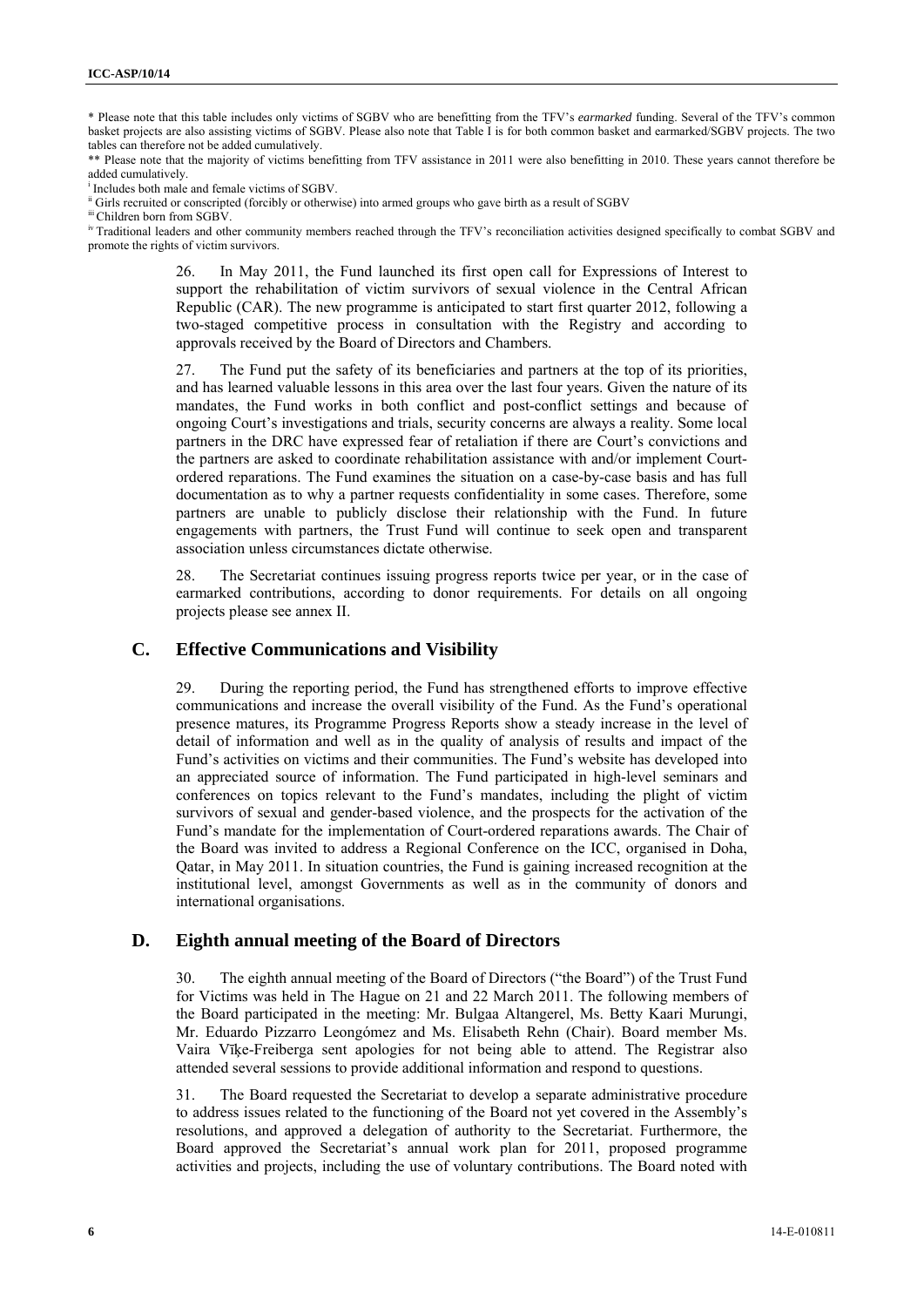approval the Secretariat's proposed approach to fundraising and encouraged the development of a fully-fledged strategy.

32. The Board addressed its role and position in regard of the Fund's reparations mandate, confirming that the language of the Fund's Regulation 56 is suggesting that the use of the "other resources" to pay for reparations awards can only take place upon decision by and at the discretion of the Board. In this regard, the Board approved consultations between the Fund and Chambers to be held prior to issuing reparation awards so that Chambers is aware of this decision. Furthermore, the Board identified a number of issues related to the reparations mandate requiring further deliberation, including the position and role of the Fund in the specific processes related to implementing individual and collective reparations.

33. The Board approved the Secretariat's proposed budget and staffing for 2012 without the application of any vacancy rate. The next Board meeting is scheduled in The Hague in the week of 20 March 2012.

### **E. Assistance provided by the Registry**

34. In accordance with the annex to resolution ICC-ASP/1/Res.6 and with resolution ICC-ASP/3/Res.7, and mindful of the independence of the Board and the Secretariat, the Registrar provided such assistance as is necessary for the proper functioning of the Board and the Secretariat.

35. The assistance was provided, inter alia, by the Immediate Office of the Registrar, Budget and Finance, Legal Advisory Services, Public Information and Documentation, Court Interpretation and Translation, Field Operations, General Services, Human Resources, and the Information and Communication Technologies Section.

### **II. Financial Report**

#### **A. Status of voluntary contributions**

36. In accordance with paragraph 11 of the annex to resolution ICC-ASP/1/Res.6, which states that all offered voluntary contributions, regardless of whether they were accepted or refused, should be reported annually to the Assembly, a list of voluntary contributions is contained in annex I to this report. The list includes, inter alia, the contributions received from States ( $\epsilon$ 1,945,539.01); institutions and individuals ( $\epsilon$ 9,900.61); in-kind and/or matching donations from implementing partner organizations (equivalent to €450,040 from the period of 1 July 2011 – 31 March 2011); and interest income to the Fund ( $\epsilon$ 26,097.06).

37. The Fund's Euro account showed a balance of €673,299.03; the US Dollar account had a balance of US\$67,481.42. In addition, the Fund currently has a savings account of €2,770,000 as per 30 June 2011.

38. The Secretariat controls the resources received by the Fund and reports on their use following the criteria described in the annex to resolution ICC-ASP/4/Res.3.<sup>12</sup> The Secretariat must report on earmarked contributions separately, as this information is required by some of the donors. During this reporting period, the Registry was not in a position to amend the SAP accounting system and to accommodate the requirements of the Fund, which are based on resolution ICC-ASP/4/Res.3. Therefore, the Secretariat continued noting all earmarked contributions manually,  $\frac{13}{13}$  in anticipation of the development and implementation of a dedicated SAP module for the Fund.

 $\overline{\phantom{a}}$ 

<sup>&</sup>lt;sup>12</sup> *Official Records of the Assembly of States Parties to the Rome Statute of the International Criminal Court, Fourth session, The Hague, 28 November to 3 December 2005* (ICC-ASP/4/32), part III.<br><sup>13</sup> As stated in the Report to the Assembly of States Parties by the Board of Directors of 18 September 2009

<sup>(</sup>ICC-ASP/8/18\*, para. 31).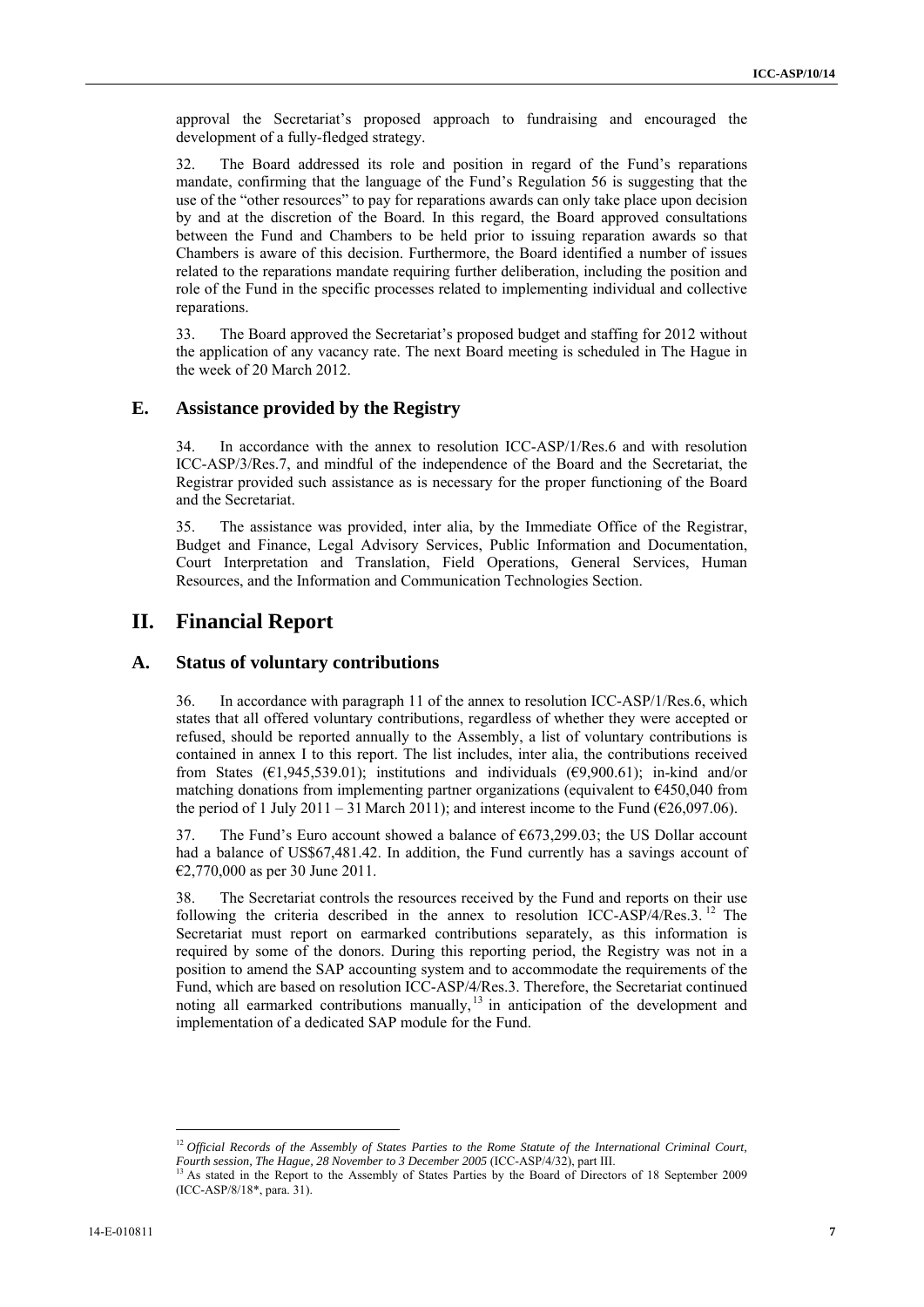39. Preparatory works for the introduction of the SAP Grants Management (GM) module in the Fund were completed towards the end of June 2011, leading to the system going live on 1 July 2011. In line with recommendations of the ASP, the SAP GM module is expected to boost the quality, efficiency, transparency and accountability of the Fund's financial and administrative processes. The Fund's SAP GM module should be useful to address the steadily increasing volume and diversity of programmes and activities, including the anticipated implementation of the reparations mandate.

40. The members of the Board wish to express their gratitude for the contributions received during the period covered by the present report and urge States Parties to continue contributing to the Fund. Particular gratitude is extended to those States Parties which contributed for the first time to the Fund, and to those States Parties which decided to increase their contributions in line with the rising volume of  $E1.9$  million of assistance to victims provided by the Fund during the reporting period.

### **B. External Audit 2010**

41. The National Audit Office of the United Kingdom provides external audit services to the Fund. Accordingly, in June 2011, the NAO submitted to the Board the auditor's report containing the financial statements of the Fund for the period ending 31 December 2010. As indicated in this report, the audit examination revealed no weaknesses or errors, which are material to the accuracy, completeness and validity of the financial statements. As a result, the NAO issued an unqualified audit opinion on the 2010 financial statements of the Fund.

42. The external auditors' report of June 2010 contains seven recommendations:

*Recommendation 1:* 

*"The process of the setting the strategic objectives for the operation of the Fund must be examined. All objectives given should be measurable, specific and achievable over the period of each budget cycle."* 

The Board of Directors agrees with this recommendation and will ensure that a review of the Fund's Strategic Framework and Performance Monitoring Plan (2009-2012) will take place in 2012-13 taking into account the above recommendation and previously achieved results. However, the Board would like to emphasize that the Fund's performance objectives are not currently included in the Court's strategic plan; therefore, recommendations are welcome from the auditors as to how best to harmonize these plans.

#### *Recommendation 2:*

"*The Fund and the Registry should continue with its efforts to complete the work on an online donation facility and publicise its availability in order to maximise donations and to capitalise on the coverage of the first ICC rulings expected this year."* 

The Board of Directors notes that the operation of PayPal should be in line with the Court's Financial Rules and Regulations, therefore, consultations with Registry are ongoing to that effect.

#### *Recommendation 3:*

"*The Fund must ensure that in dealing with smaller, local partner organisations contingencies are in place so that, in the event the Fund is no longer able to provide funds and support, the projects are able to continue or come to an end in a way that protects the reputation of the Fund and does not generate harm toward victims and affected communities."* 

The Board gives its full support to this recommendation and observes that sustainability plans are already considered by the Fund as an integral part of the development of country strategies, project reviews and transitional plans.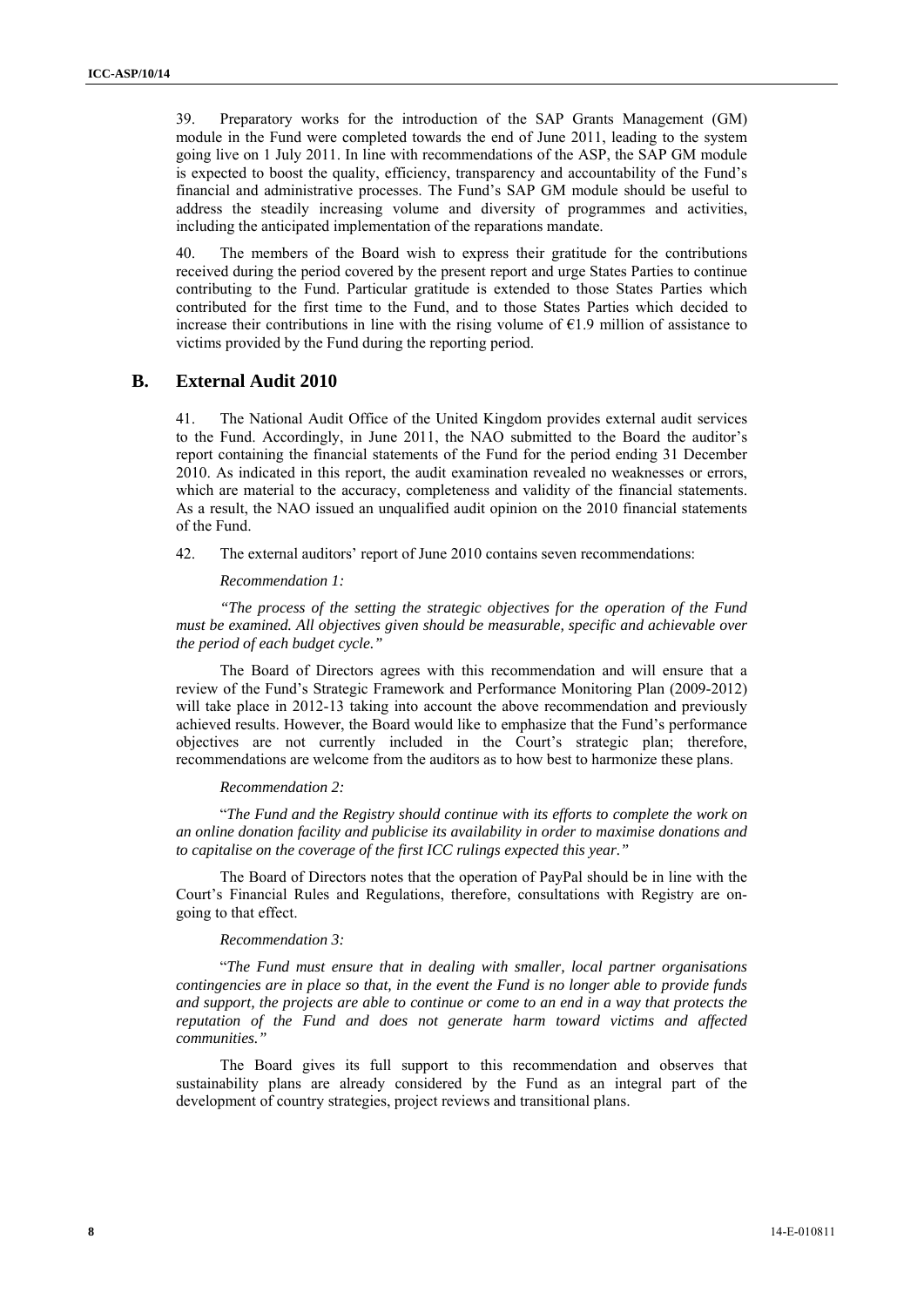#### *Recommendation 4:*

"*The Fund and the Registry should ensure that the bidding process for projects is a simple as possible to encourage participation. Guidance on the bid process should be made available to all potential bidders, in order to help to make the process open to as many applicants as possible."* 

The Board of Directors notes that the Fund has ensured, in close collaboration with the Registry, that the on-going tender process for its new programme in the Central African Republic has indeed been designed to provide clear guidance and an application available to all potentially interested and eligible parties in both French and English.

#### *Recommendation 5:*

"*The Fund should look to review each stage of the tender process in depth in order to capture lessons that need to be learnt in order to improve the process for future tenders."* 

The Board supports this recommendation and will ensure that lessons learned are documented and shared on a regular basis.

#### *Recommendation 6:*

"*We recommend that the Trust Fund for Victims and the Assembly of States Parties should continue to consider and discuss the necessary resources required to support the administrative and financial requirements of the Fund as online donations and reparations become more significant over the coming financial periods."* 

The Board of Directors agrees with this recommendation.

### **III. Proposed budget for 2012**

43. In accordance with resolution ICC-ASP/4/Res.3, the Board of Directors prepared the 2011 budget proposal for the Secretariat established pursuant to resolution ICC-ASP/3/Res.7. The proposed budget is submitted annually to the Assembly for approval, following paragraph 6 of the annex to resolution ICC-ASP/1/Res.6.

44. The Board is fully aware of the budgetary constraints the Court is facing for 2012. However, the Board also felt the need to ensure the required core capacities within the Secretariat, for it to be able address the foreseeable increase in workload, considering the potential doubling from 2 to 4 in the number of situations where the Fund will be active and, in particular, the activation of the Fund's mandate for the implementation of reparations.

45. These core capacities of the Fund include financial management and legal expertise, both of which to date had not been included in the Fund's regular budget. The Fund's needs for financial management expertise follows the recommendation of the External Auditors. Until the end of 2011, the legal needs of the Secretariat have been met through the voluntary contribution provided by the Government of Germany to finance a P-4 Legal Adviser. A similar voluntary contribution could not be guaranteed for 2012, hence the inclusion of this position in the Fund's proposal for the regular budget.

46. The total proposed budget for 2012 is  $\epsilon$ 1,755,800, compared to an approved budget for 2011 of  $E1,261,100$ . The financial and legal positions account for a substantial part of the increase in the Secretariat's proposed budget for 2012. In line with the Board's desire for the Fund to be flexible, yet responsive in the face of anticipated developments and new situations, additional resources have also been requested for supporting the reparations mandate as well as for the diversification of the Fund's resource base in line with the recommendations made by the Assembly. This will include the development of new partnerships and of fundraising systems ensuring access to financial sources in the private domain.

As all Secretariat posts are to be filled by the beginning of 2012, the Board requests that the Assembly approve the 2012 budget with an exemption from any vacancy rate.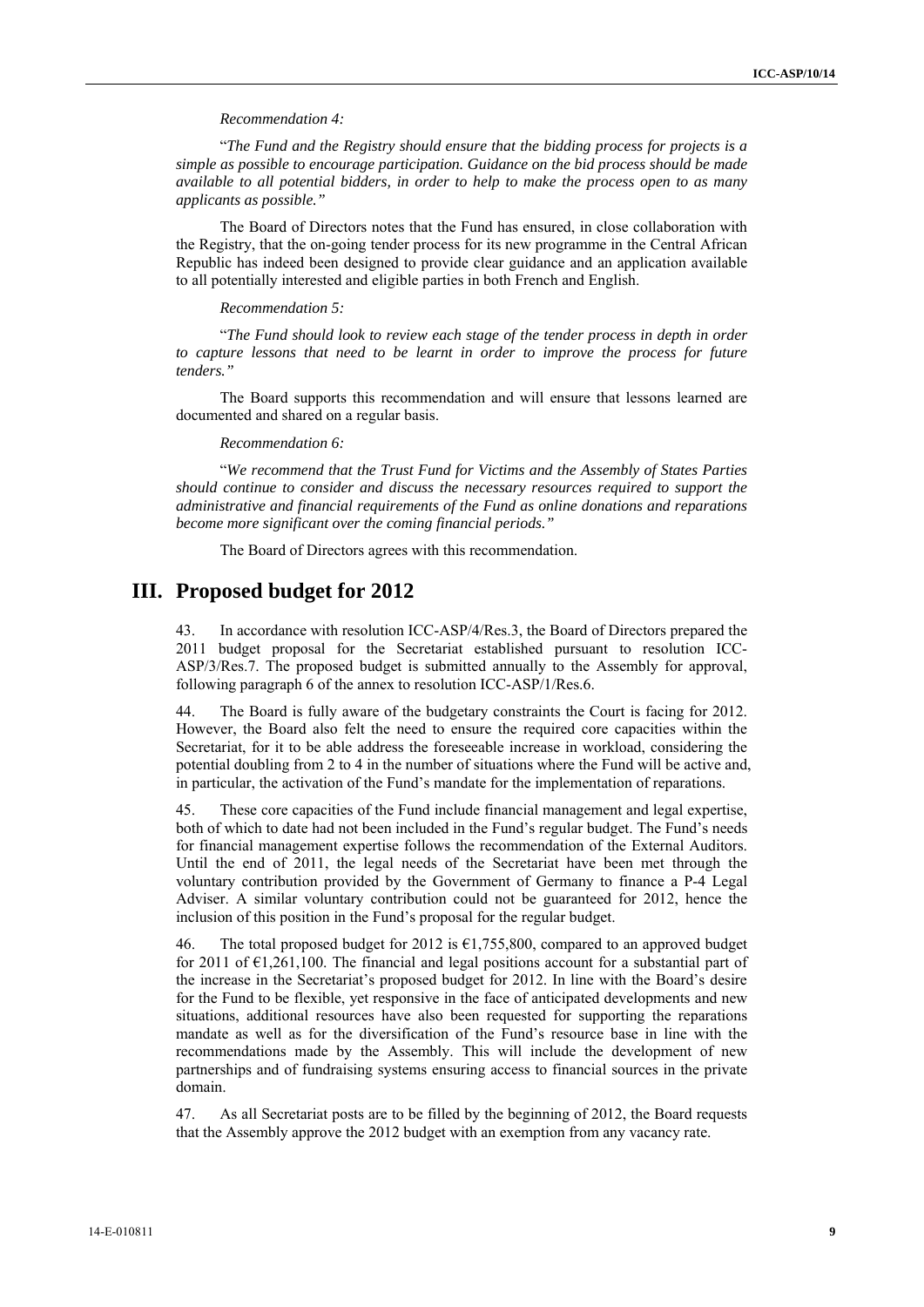## **Annex I**

# **I. Voluntary contributions received by the Trust Fund for Victims**

The Fund received the following voluntary contributions from States during the period from 1 July 2010 to 30 June 2011:

| <b>Contributions from States</b>   | Euro                      |
|------------------------------------|---------------------------|
| Andorra                            | 15,000.00                 |
| Austria                            | 10,000.00                 |
| Belgium                            | 24,000.00                 |
| Finland                            | 210,000.00                |
| Germany                            | 560,000.00                |
| Ireland                            | 100,000.00                |
| Liechtenstein                      | 7,812.50                  |
| Norway                             | 253,501.49                |
| Poland                             | 15,000.00                 |
| South Korea                        | 38,200.02                 |
| Spain                              | 60,000.00                 |
| Switzerland                        | 50,000.00                 |
| The Netherlands                    | 17,475.00                 |
| United Kingdom                     | 584,500.00                |
| <b>Total States' contributions</b> | $\bigoplus$ , 945, 539.01 |

In addition to the above-mentioned contributions from States, the Fund received during the period from 1 July 2010 to 30 June 2011:

 $€9,900.61$  in cash contributions from individuals and institutions;

€450,040 in-kind and/or matching donations from implementing partners from the period of 1 July 2011 – 31 March 2011 (details in annex II); and

€26,097.06 interest income.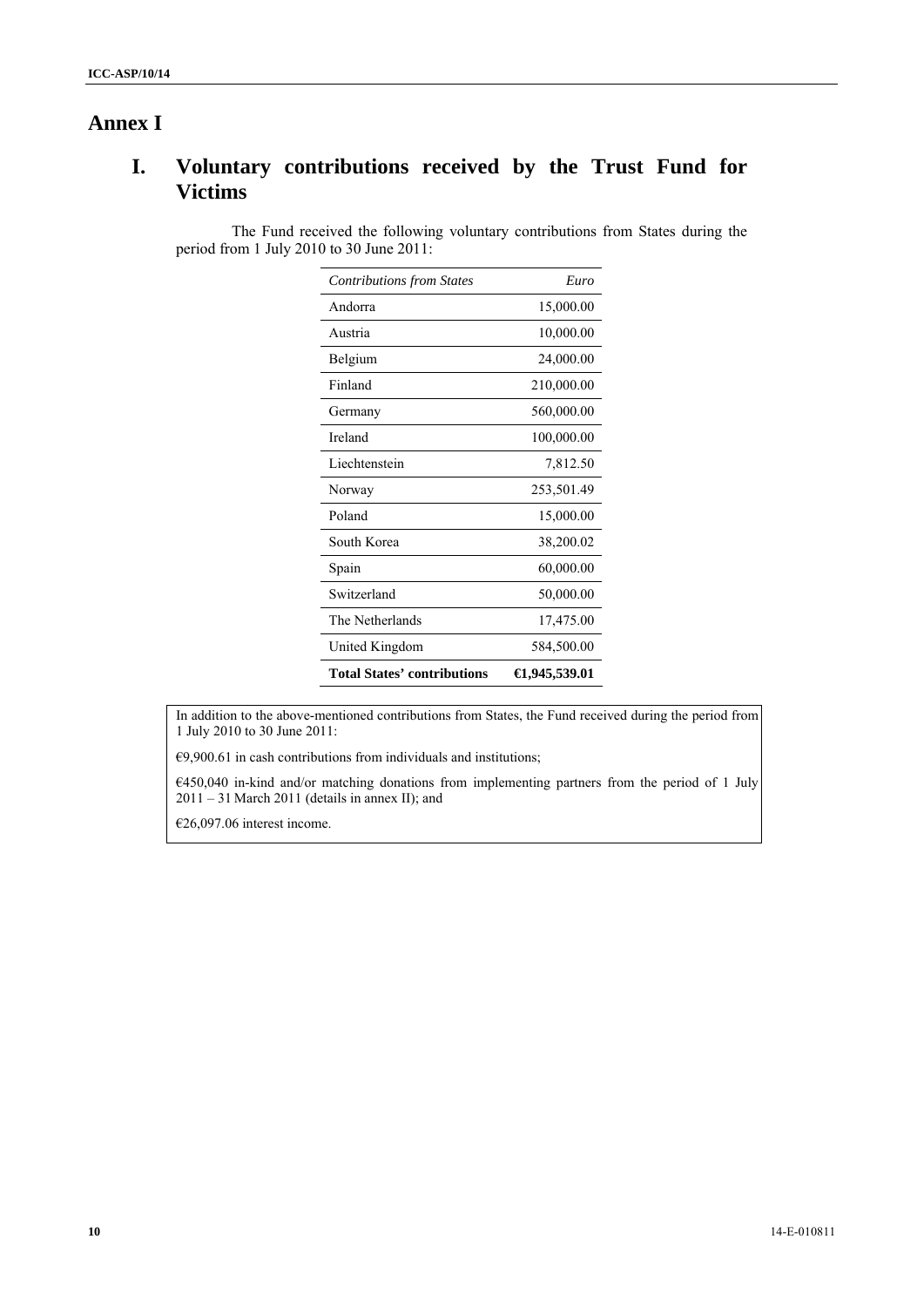# **II. List of voluntary contributions per bank accounts**

# **A. ABN AMRO (in Euro)**

| Bank Name:      | <b>ABN AMRO</b>               |
|-----------------|-------------------------------|
| Account Holder: | <b>Trust Fund for Victims</b> |
| Currency:       | Euro                          |
| Account Number: | 53.84.65.115                  |
| IBAN:           | NL54ABNA0538465115            |
| Swift:          | ABNANL2A                      |

Bank details, including contributions received, from 1 July 2010 to 30 June 2011

| <b>Details</b>                                  | Euro           |
|-------------------------------------------------|----------------|
| Opening balance                                 | 360,527.15     |
| Contributions from individuals and institutions | 8,190.79       |
| <b>Contributions from States</b>                | 1,889,863.99   |
| Grant / project payments                        | (2,272,715.39) |
| Transfer from checking to savings account       | (850,000)      |
| Transfer from savings to checking account       | 1,512,622.02   |
| Interest income                                 | 26,079.06      |
| Bank charges                                    | (1,268.59)     |
| <b>Balance as at 30 June 2011</b>               | 6573.299.03    |

| Contributions from individuals<br>and institutions by month | Euro                 |
|-------------------------------------------------------------|----------------------|
| <b>July 2010</b>                                            | 600.00               |
| August 2010                                                 | 149.60               |
| September 2010                                              | 145.00               |
| October 2010                                                | 675.00               |
| November 2010                                               | 3,421.19             |
| December 2010                                               | 150.00               |
| January 2011                                                | 340.00               |
| February 2011                                               | 320.00               |
| March 2011                                                  | 170.00               |
| April 2011                                                  | 170.00               |
| May 2011                                                    | 1,250.00             |
| June 2011                                                   | 800.00               |
| Total                                                       | $\bigoplus$ , 190.79 |

| Contributions from<br>States by month | Euro          |
|---------------------------------------|---------------|
|                                       |               |
| <b>July 2010</b>                      | 170,000.00    |
| August 2010                           | 0.00          |
| September 2010                        | 0.00          |
| October 2010                          | 100,000.00    |
| November 2010                         | 315,000.00    |
| December 2010                         | 240,000.00    |
| January 2011                          | 75,000.00     |
| February 2011                         | 24,000.00     |
| March 2011                            | 694,550.00    |
| April 2011                            | 261,313.99    |
| May 2011                              | 0.00          |
| June 2011                             | 10,000.00     |
| Total                                 | €1,889,863.99 |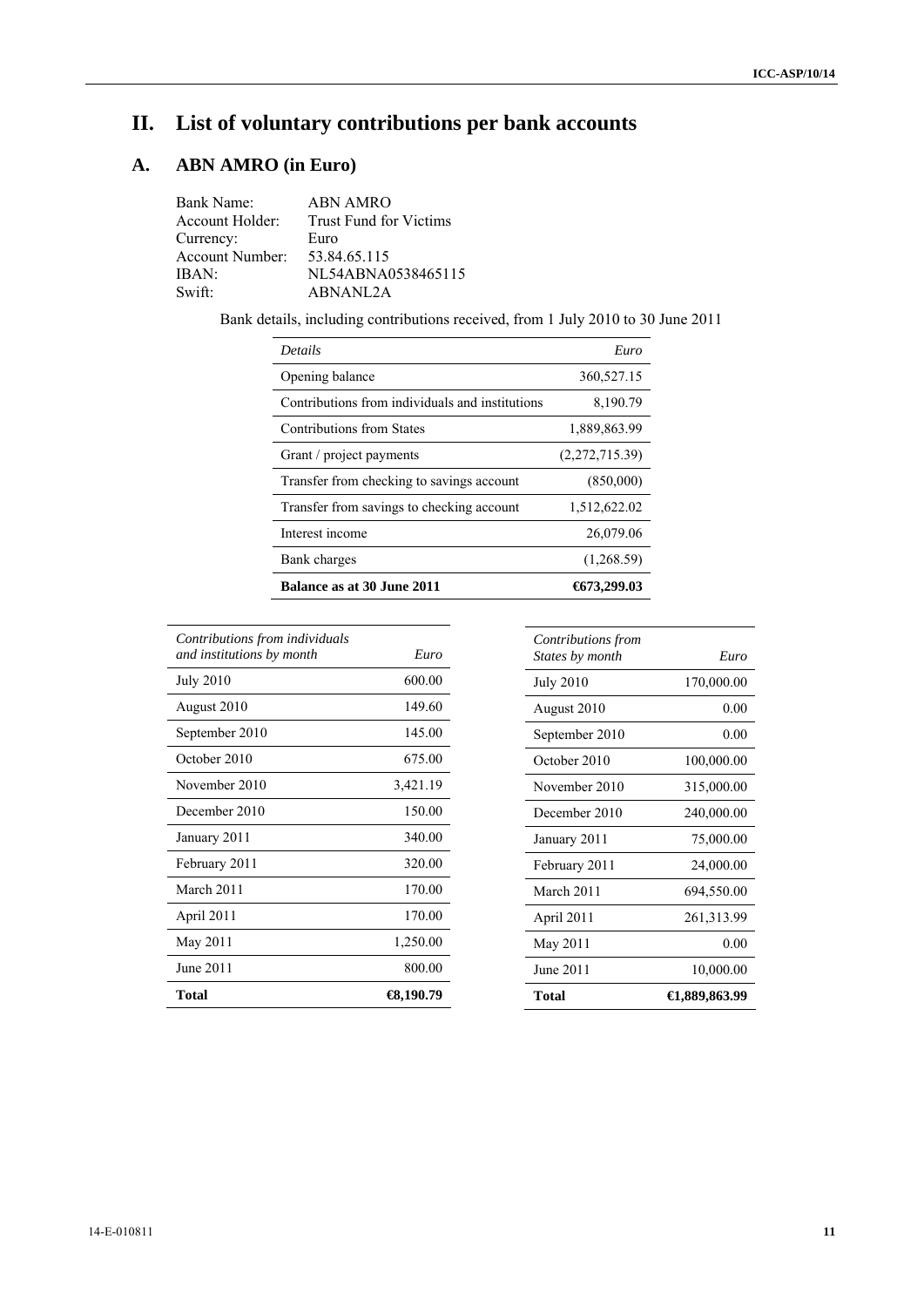## **B. ABN AMRO (in Euro)**

| Bank Name:                   | ABN AMRO                                            |
|------------------------------|-----------------------------------------------------|
| Account Holder:              | Trust Fund for Victims Business Top Deposit Account |
| Currency:                    | Euro                                                |
| Account Number: 40.62.65.615 |                                                     |
|                              |                                                     |

Bank details, including bank transfers from 1 July 2010 to 30 June 2011:

| <i>Details</i>                            | Euro        |
|-------------------------------------------|-------------|
| Opening balance                           | 3,400,000   |
| Transfer from checking to savings account | 850,000     |
| Transfer from savings to checking account | (1,480,000) |
| Balance as at 30 June 2011                | €2,770,000  |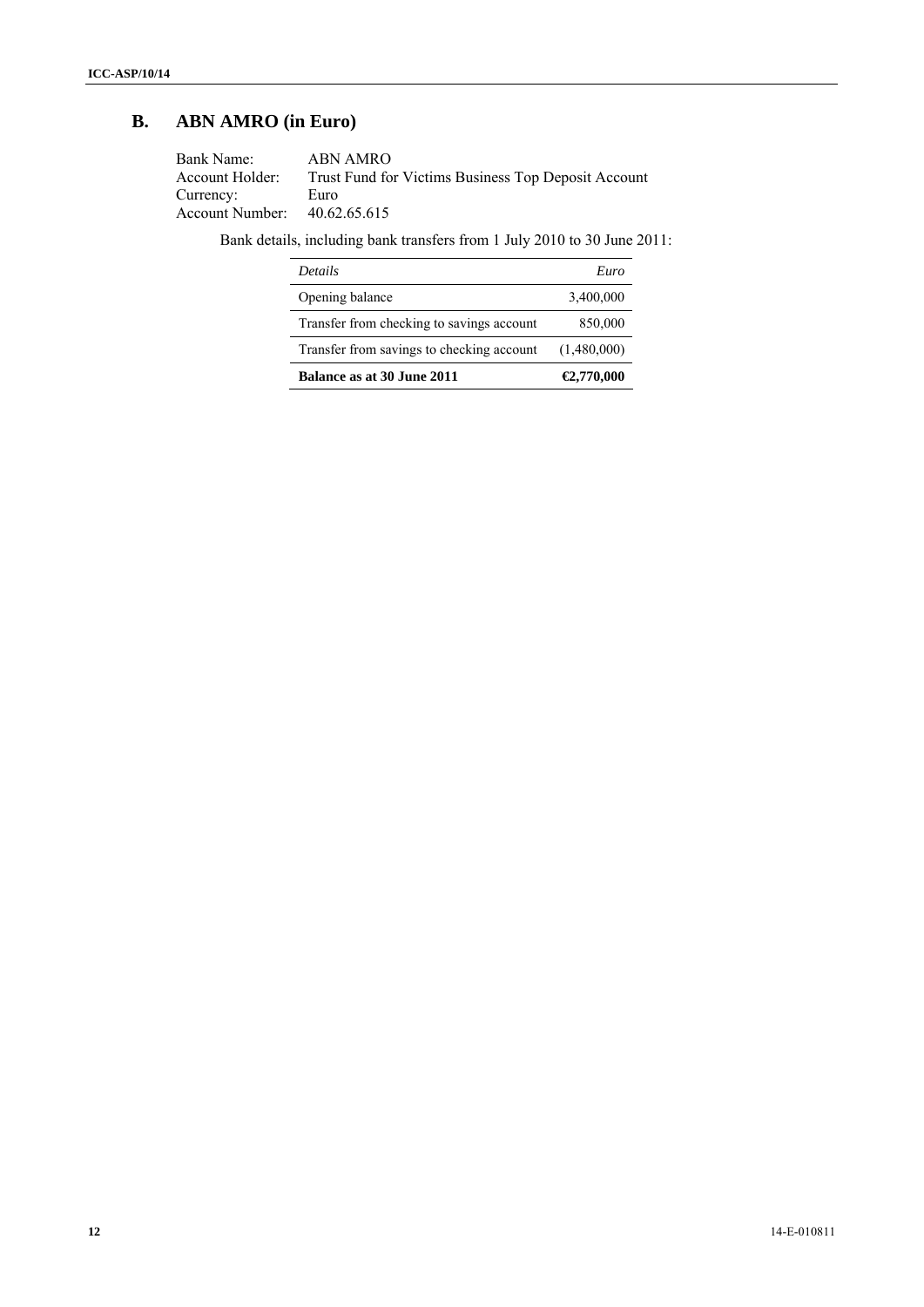# **C. ABN AMRO (in US Dollars)**

| Bank Name:             | <b>ABN AMRO</b>               |
|------------------------|-------------------------------|
| Account Holder:        | <b>Trust Fund for Victims</b> |
| Currency:              | $USD$ (US\$)                  |
| <b>Account Number:</b> | 53.86.21.176                  |
| IBAN:                  | NL87ABNA0538621176            |
| Swift:                 | ABNANL2A                      |

Bank details, including contributions received, from 1 July 2010 to 30 June 2011

| <i>Details</i>                                  | <b>US Dollars</b> |
|-------------------------------------------------|-------------------|
| Opening balance                                 | 31,093.95         |
| Contributions from individuals and institutions | 1,709.82          |
| Contributions from States                       | 75,000.00         |
| Grant / project payments                        | (145, 295, 35)    |
| Refund unused project funds                     | 104.973.00        |
| Matured time deposit                            | 0.00              |
| Interest income                                 | 0.00              |
| Bank charges                                    | 0.00              |
| <b>Balance as at 30 June 2011</b>               | \$67.481.42       |

| Contributions from individuals<br>and institutions by month | US Dollars |
|-------------------------------------------------------------|------------|
| <b>July 2010</b>                                            | 0.00       |
| August 2010                                                 | 0.00       |
| September 2010                                              | 0.00       |
| October 2010                                                | 0.00       |
| November 2010                                               | 0.00       |
| December 2010                                               | 0.00       |
| January 2011                                                | 1,709.82   |
| February 2011                                               | 0.00       |
| March 2011                                                  | 0.00       |
| April 2011                                                  | 0.00       |
| May 2011                                                    | 0.00       |
| June 2011                                                   | 0.00       |
| Total                                                       | \$1,709.82 |

| Contributions from<br>States by month | US Dollars |
|---------------------------------------|------------|
| <b>July 2010</b>                      | 0.00       |
| August 2010                           | 0.00       |
| September 2010                        | 0.00       |
| October 2010                          | 0.00       |
| November 2010                         | 0.00       |
| December 2010                         | 50,000.00  |
| January 2011                          | 0.00       |
| February 2011                         | 0.00       |
| March 2011                            | 0.00       |
| April 2011                            | 0.00       |
| May 2011                              | 25,000.00  |
| June 2011                             | 0.00       |
| <b>Total</b>                          | \$75,000   |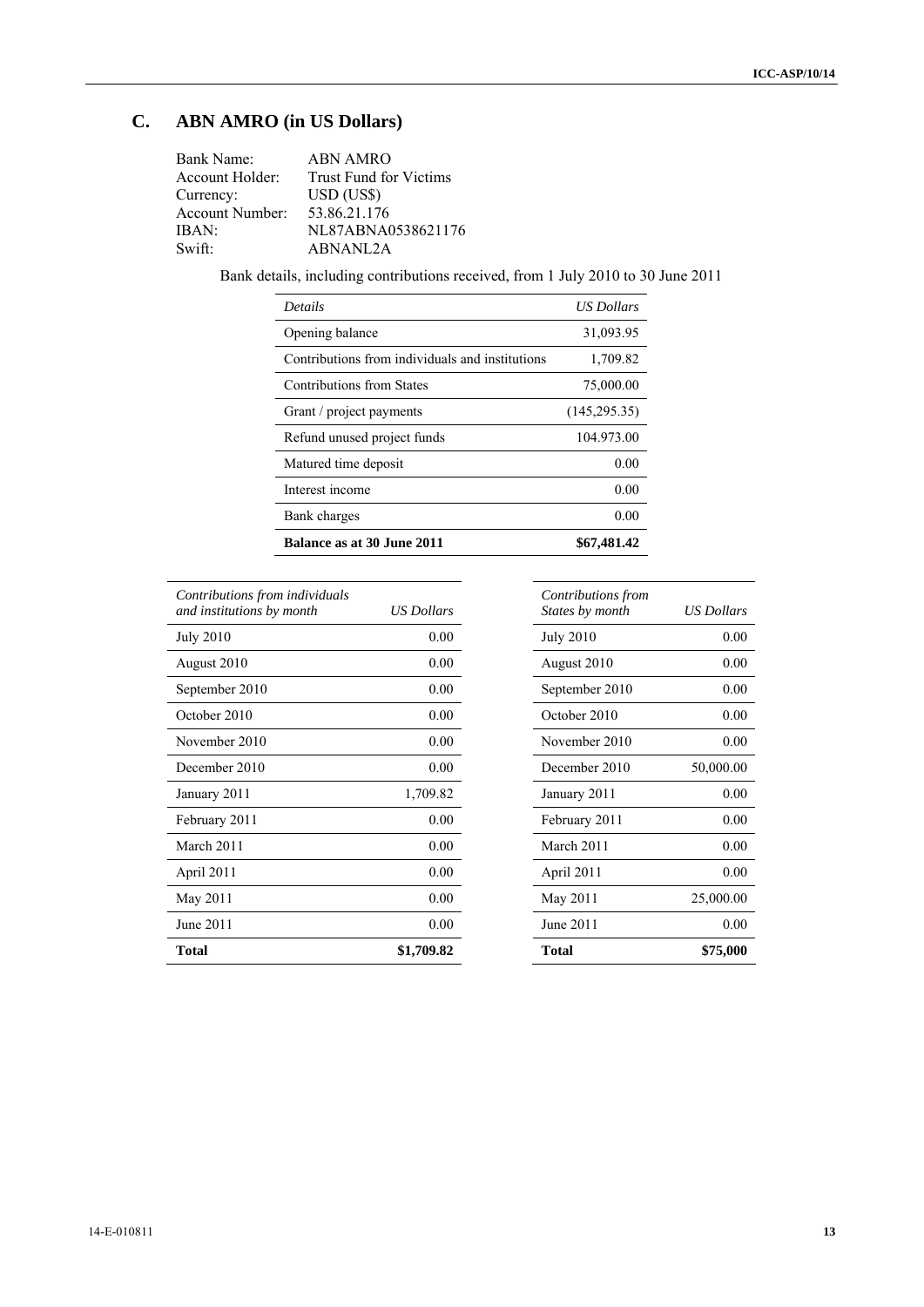## **Annex II**

# **Projects implemented during the period 1 July 2010 to 30 June 2011**

### **Uganda (16 projects)**

**Project(s):** TFV/UG/2007/R1/003, TFV/UG/2007/R1/005, TFV/UG/2007/R1/006, TFV/UG/2007/R1/016, TFV/UG/2007/R1/020, TFV/UG/2007/R1/025, TFV/UG/2007/R2/035

**Project title:** Harnessing opportunities to protect and end violence (HOPE)

**Budget:**  $\epsilon$ 696,124 +  $\epsilon$ 24,257 (matching funds by implementing partner)\*

**Duration:** December 2008 – December 2011

**Type of victim and intervention:** Physical rehabilitation, psychological rehabilitation and material support for victims, including former abductees and victim communities

**Project(s):** TFV/UG/2007/R1/14(a) – Project closed

**Project title:** Reconstructive Surgery for War Victims in Northern Uganda

**Budget**:  $\epsilon$ 45,475 (no matching funds reported during the period)

**Duration:** November 2008 – July 2011

**Type of victim and intervention:** Physical rehabilitation and psychological rehabilitation for mutilated victims

**Project(s):** TFV/UG/2007/R1/14(b)

**Project title:** Victims of rebels in northern Uganda: physical rehabilitation programme

**Budget**:  $\epsilon$ 96,562+ $\epsilon$ 3,010 (matching funds by implementing partner)\*

**Duration:** November 2007 – October 2010

**Type of victim and intervention:** Physical rehabilitation and psychological rehabilitation for mutilated victims

The same project has been taken over by a different organisation.

**Budget**:  $\epsilon$ 82,432 +  $\epsilon$ 3,133 (matching funds by implementing partner)

**Duration:** January 2011 – January 2012

**Project(s):** TFV/UG/2007/R1/14(c)

**Project title:** Treating the Mental Health Needs of Ugandan Victims of War Crimes: A Service and Capacity Building Approach

**Budget**:  $\epsilon$ 246,186 +  $\epsilon$ 3,133 (matching funds by implementing partner)\*

**Duration:** October 2009 – October 2011

**Type of victim and intervention:** Material support for victimized communities

**Project(s):** TFV/UG/2007/R1/018, TFV/UG/2007/R2/042

**Project title:** Capacity building, advocacy and medical rehabilitation for victims of war.

**Budget:**  $\epsilon$ 226,175 +  $\epsilon$ 20,379 (matching funds by implementing partner)\*

**Duration:** November 2008 – October 2011

**Type of victim and intervention:** Physical rehabilitation, psychological rehabilitation and material support for physically disabled victims of war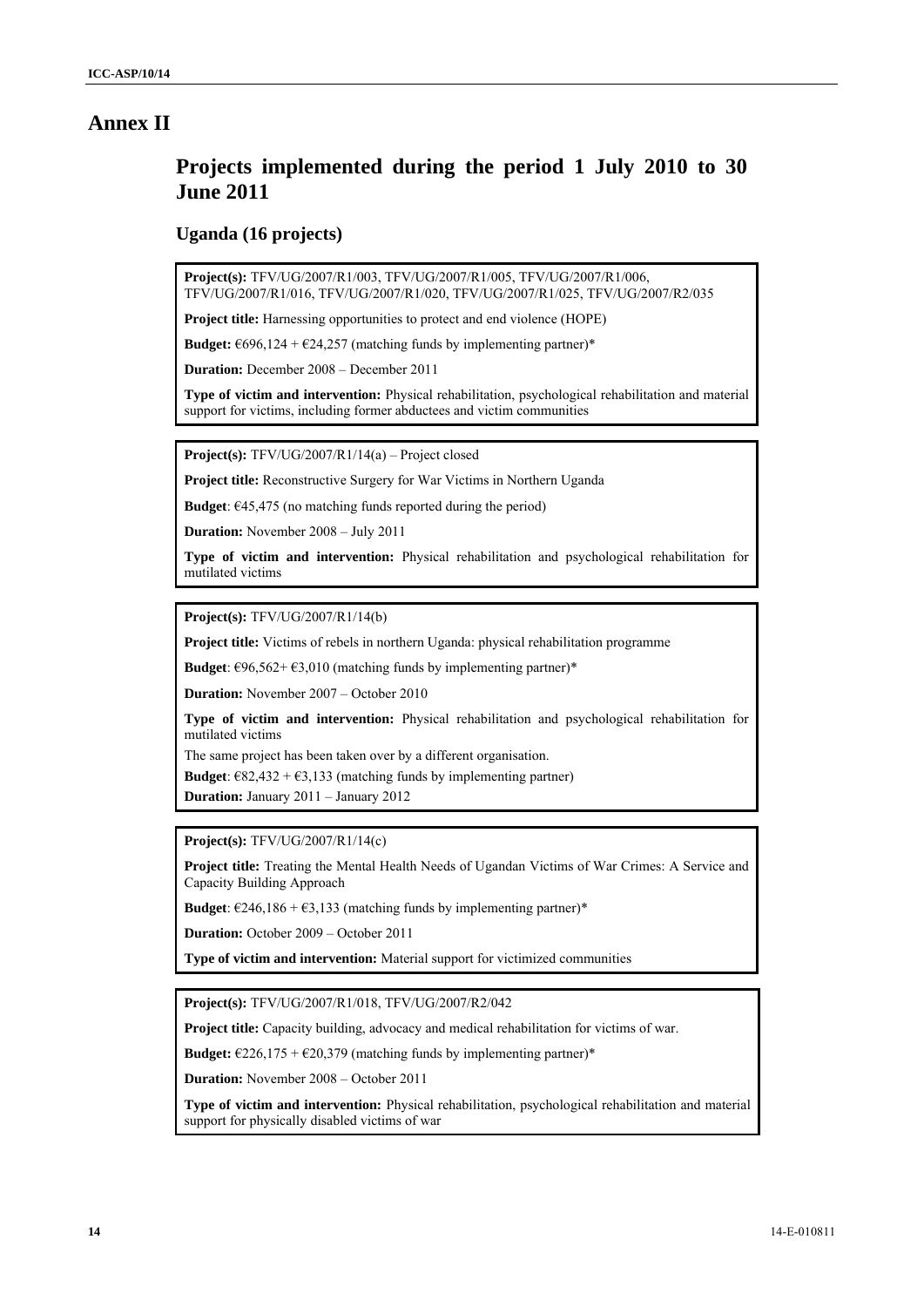**Project(s):** TFV/UG/2007/R2/038

**Project title:** Restoration of livelihoods for the war victims

**Budget:**  $\epsilon$ 211,649 +  $\epsilon$ 25,446 (matching funds by implementing partner)\*

**Duration:** December 2008 – November 2011

**Type of victim and intervention:** Psychological rehabilitation and material support for victims of war, including both ex-combatants and non ex-combatants

**Project(s):** TFV/UG/2007/R2/039, TFV/UG/2007/R2/041

**Project title:** The Okweyo initiative

**Budget:**  $€105,998$  (no matching funds reported during the period)

**Duration:** November 2008 – November 2011

**Type of victim and intervention:** Physical rehabilitation, psychological rehabilitation and material support for wounded and/or traumatized victims and their families

**Project(s):** TFV/UG/2007/R2/040

**Project title:** Awareness and response to sexual gender-based violence among the war-affected population of Oyam district, Uganda

**Budget:**  $\epsilon$ 225,000 +  $\epsilon$ 101,536 (matching funds by implementing partner)\*

**Duration:** November 2008 – February 2012

**Type of victim and intervention:** Psychological rehabilitation and material support for waraffected youth and women

Note: The budget stated in the above tables corresponds to the total amount approved for the whole project duration through the end of the current contract. The exchange rate for June 2011  $(1 \text{ EUR} = 0.702 \text{ USD}$  and 2,345 UGX) was used to calculate the TFV outstanding obligations.

\* The matching funds cover only the period from 1 July 2010 to 31 March 2011. The exchange rate of June 2011 was used to convert the values.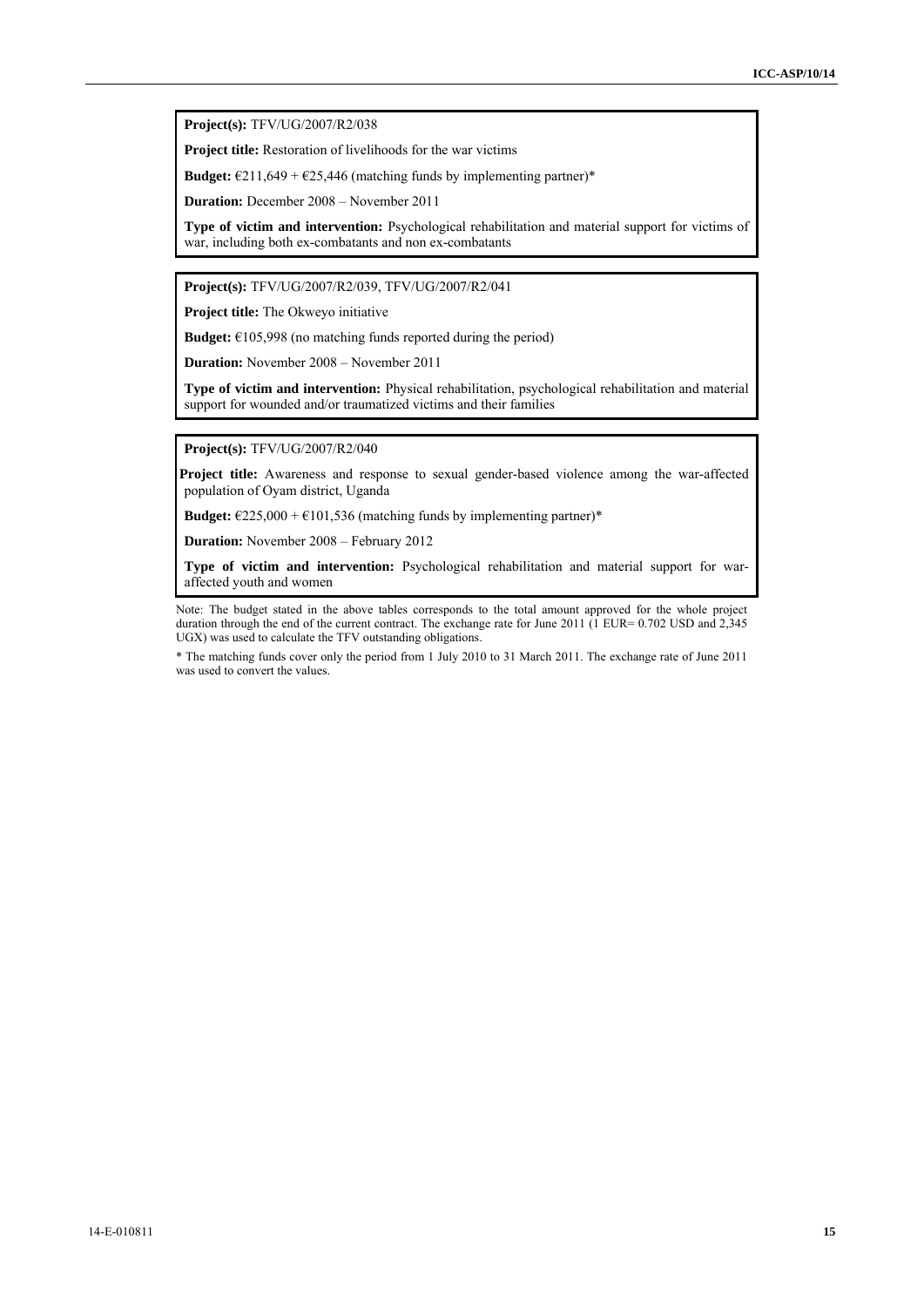### **Democratic Republic of the Congo (12 projects)**

**Project(s):** TFV/DRC/2007/R1/001, TFV/DRC/2007/R2/036

**Project title:** Empowering sexual violence survivors and their communities

**Budget:**  $\epsilon$ 333,660 +  $\epsilon$ 24,147 (matching funds by implementing partner)\*

**Duration:** December 2009 – March 2012

**Type of victim and intervention:** Psychological rehabilitation and material support for victims of **SGBV** 

**Project(s):** TFV/DRC/2007/R1/004 – Project suspended pending review

**Project title:** *Projet d'appui et accompagnement psychosocial des déplacés, des retournés, des communautés d'accueil : victimes des crimes de guerre et crime contre l'humanité en territoire d'ARU* (Project supporting the psychosocial rehabilitation of displaced people and returnees victims of war crimes and crimes against humanity - in the territory of Aru, Ituri District)

**Budget**:  $\epsilon$ 56,437 +  $\epsilon$ 5,928 (matching funds by implementing partner)\*

**Duration:** October 2009 – February 2011

**Type of victim and intervention:** Psychological rehabilitation for communities victimized by war

**Project(s):** TFV/DRC/2007/R1/019

**Project title:** *A l'école de la paix* (At the peace school)

**Budget:**  $\epsilon$ 215,135 +  $\epsilon$ 2,601 (matching funds by implementing partner)\*

**Duration:** November 2008 – October 2011

**Type of victim and intervention:** Psychological rehabilitation for children orphaned by war

**Project(s):** TFV/DRC/2007/R1/021

**Project title:** Socio-economic reinsertion project for 300 victims of sexual violence due to wars and schooling for 600 of their children.

**Budget:**  $\epsilon$ 276,127 +  $\epsilon$ 12,510 (matching funds by implementing partner)\*

**Duration:** November 2008 – June 2011

**Type of victim and intervention:** Psychological rehabilitation and material support for victims of sexual violence and their children

**Project(s):** TFV/DRC/2007/R1/022

**Project title:** Project for psychological and socio-professional rehabilitation of 200 victims of sexual violence in Bunia and its environs through micro-credits in-kind

**Budget:**  $\epsilon$ 179,410 +  $\epsilon$ 4,405 (matching funds by implementing partner)\*

**Duration:** December 2008 – June 2011

**Type of victim and intervention:** Psychological rehabilitation and material support for victims of sexual violence and their families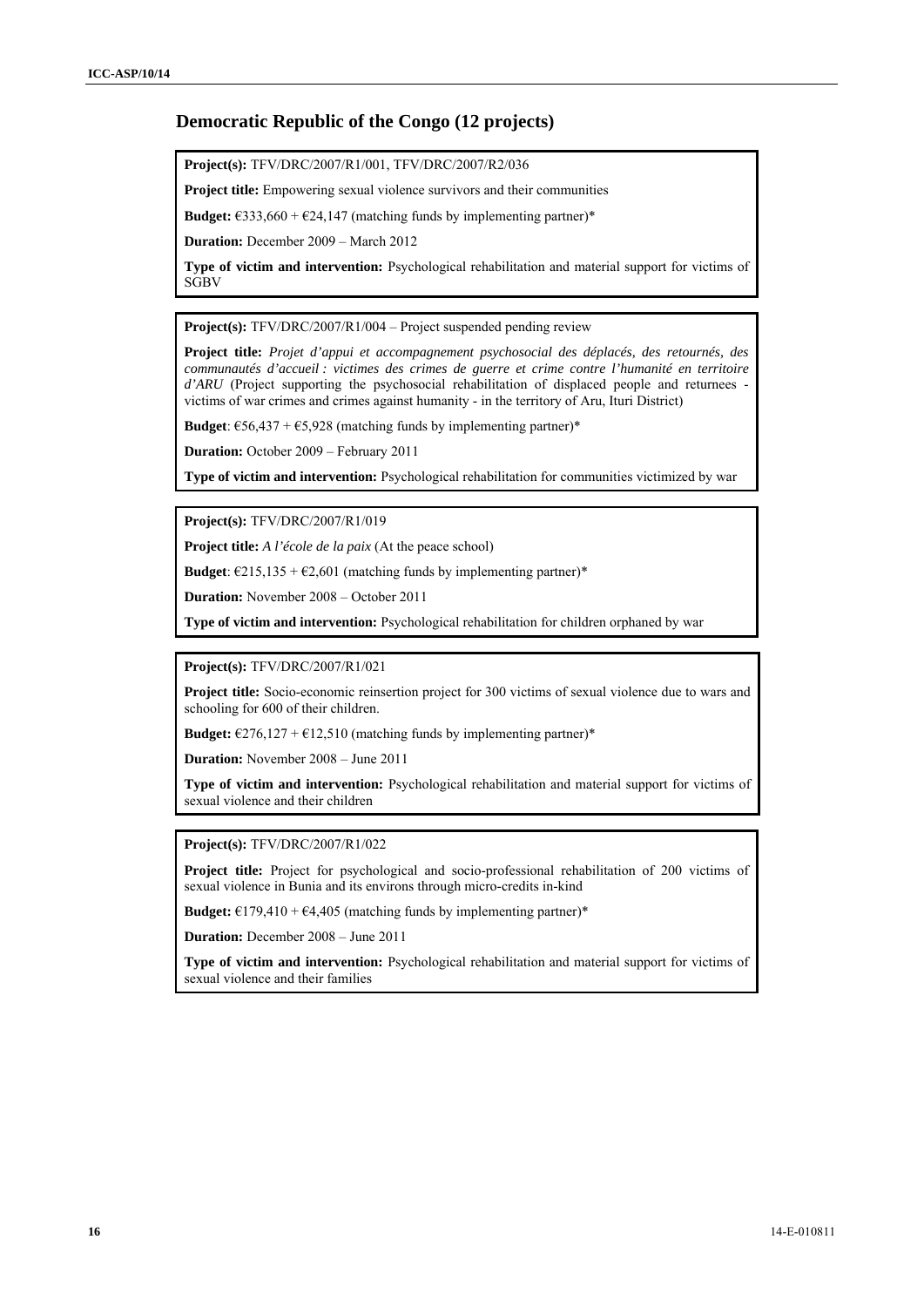**Project(s):** TFV/DRC/2007/R2/031, TFV/DRC/2007/R2/033, TFV/DRC/2007/R2/043

**Project title:** Physical rehabilitation, psychological and material support for 950 victims of war crimes and crimes against humanity in the provinces of North Kivu and Ituri

**Budget:**  $\epsilon$ 642,443 +  $\epsilon$ 22,157 (matching funds by implementing partner)\*

Note: the projects TFV/DRC/2007/R1/026, TFV/DRC/2007/R2/028 and their beneficiaries have<br>been taken over respectively by project TFV/DRC/2007/R2/030 and project project  $TFV/DRC/2007/R2/030$  and project TFV/DRC/2007/R2/029.

**Duration:** November 2008 – 31 August 2011

**Type of victim and intervention:** Physical rehabilitation, psychological rehabilitation and material support for former child soldiers and abductees, including teenage mothers associated with armed forces and groups (both regular forces and militias) and victims of sexual violence

**Project(s):** TFV/DRC/2007/R1/027

**Project title:** Peace caravan in Irumu, Djugu and part of Mahagi territories

**Budget:**  $\epsilon$ 334,203 +  $\epsilon$ 4,296 (matching funds by implementing partner)\*

**Duration:** November 2008 – March 2012

**Type of victim and intervention:** Psychological rehabilitation and material support for victimized villages

**Project(s):** TFV/DRC/2007/R2/029, TFV/DRC/2007/R2/028

**Project title:** Psychological rehabilitation project for young mothers associated with the armed forces of the city of Bunia and its surrounding region.

**Budget:**  $\epsilon$ 431,905 +  $\epsilon$ 42,794 (matching funds by implementing partner)\*

**Duration:** November 2008 – September 2011

**Type of victim and intervention:** Psychological rehabilitation and material support for teenage mothers associated with armed forces and groups

**Project(s):** TFV/DRC/2007/R2/030, TFV/DRC/2007/R1/026

**Project title:** Project for the socio-professional and economic reinsertion of 600 former children associated with armed groups in Mahagi territory

**Budget**:  $\epsilon$ 303,237 +  $\epsilon$ 8,582 (matching funds by implementing partner)\*

**Duration:** November 2008 – June 2011

**Type of victim and intervention:** Physical rehabilitation and psychological rehabilitation for mutilated victims

**Project(s):** TFV/DRC/2007/R2/032

**Project title:** Psychological rehabilitation and material support programme for 80 victims of war crimes and crimes against humanity displaced in the city of Bukavu

**Budget**:  $\epsilon$ 82,009 +  $\epsilon$ 2,535 (matching funds by implementing partner)\*

**Duration:** November 2008 – June 2011

**Type of victim and intervention:** Psychological rehabilitation and material support for victims of war crimes and crimes against humanity

Note: The budget stated in the above tables corresponds to the total amount approved for the whole project duration through the end of the current contract. The exchange rate for June 2011 (1 EUR= 0.702 USD and 2,345 UGX) was used to calculate the TFV outstanding obligations.

\*The matching funds cover only the period from 1 July 2010 to 31 March 2011. The exchange rate of June 2011 was used to convert the values.